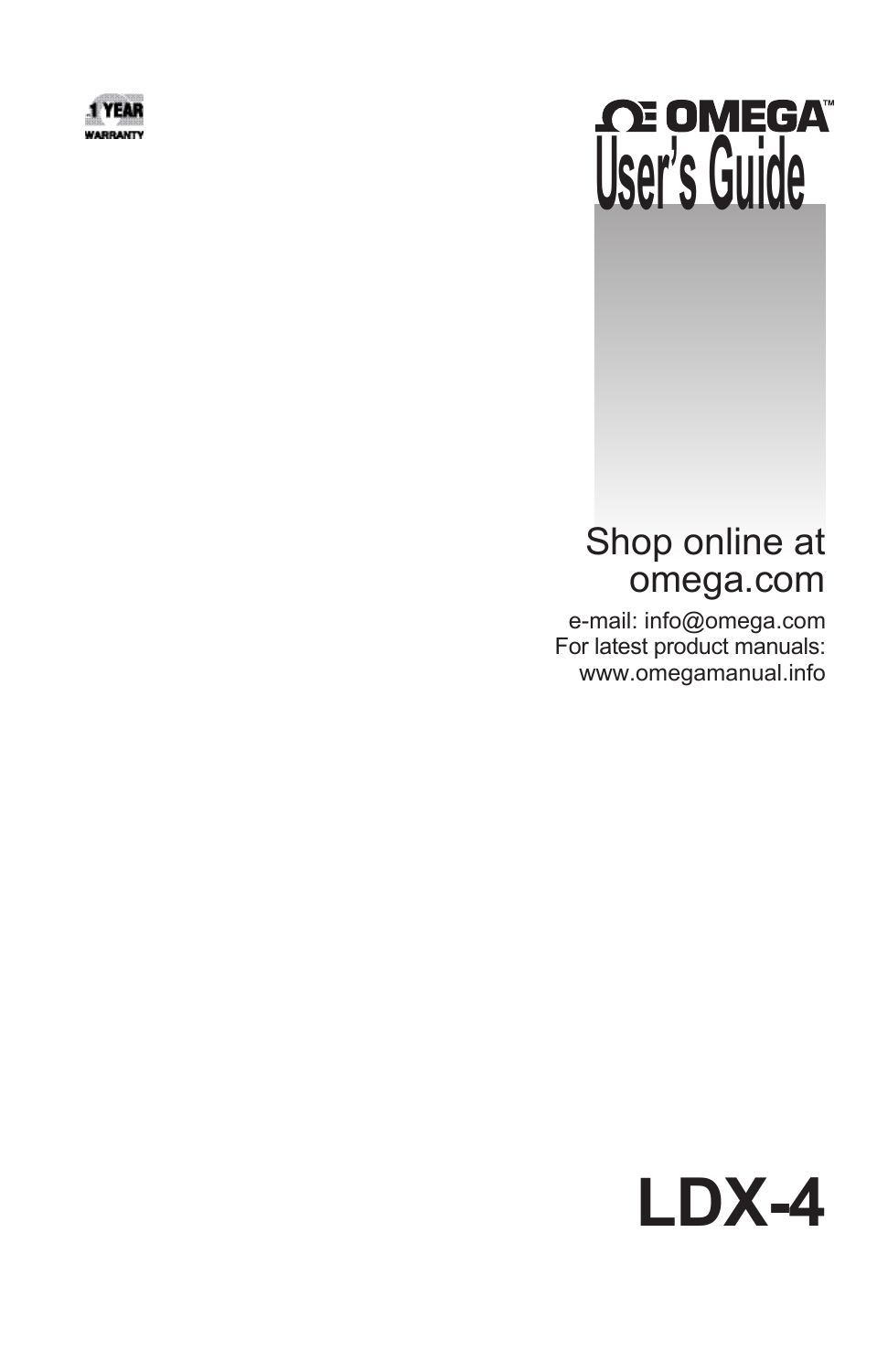

**omega.com info@omega.com**

#### **Servicing North America:**

**U.S.A. C** Omega Engineering, Inc. **Headquarters:** Toll-Free: 1-800-826-6342 **Headquarters:** Toll-Free: 1-800-826-6342 (USA & Canada only) Customer Service: 1-800-622-2378 (USA & Canada only) Engineering Service: 1-800-872-9436 (USA & Canada only) Fax: (203) 359-7700 e-mail: info@omega.com

#### **For Other Locations Visit omega.com/worldwide**

Section Title **Section Title** Section Title

- 
- 
- 
- 
- 
- 
- 
- 4.2.1 Residential, Commercial Commercial Links
- 4.2.2 Industrial Environments 7.1 Electrical
- 
- 4.4 Connecting the Transducer 7.3 Environmental
- 4.5 Connecting the Power Supply 7.4 Notes
- 4.6 Connecting the Signal Out

- 1.0 Index 4.6.1 Voltage Connections
- 2.0 Safety Information 4.6.2 Current Connections
- 3.0 Introduction 4.7 Using an EMC Cable Gland
- 3.1 LDX-4 Enhancements 5.0 Setting up the Transducer and LDX-4
- 4.0 Installation 5.1 Links Explained
- 4.1 Mounting 5.2 Basic Procedure
- 4.2 Operational Environment 5.3 Sensitivity and the X2, X4, DIV2
	- & Light Industrial 6.0 Half-Bridge Version
	- Environments **1.0** T.0 Specifications
		-
- 4.3 Electrical Connections 7.2 Mechanical and Connections
	-
	-

The information contained in this document is believed to be correct, but OMEGA accepts no liability for any errors it contains, and reserves the right to alter specifications without notice.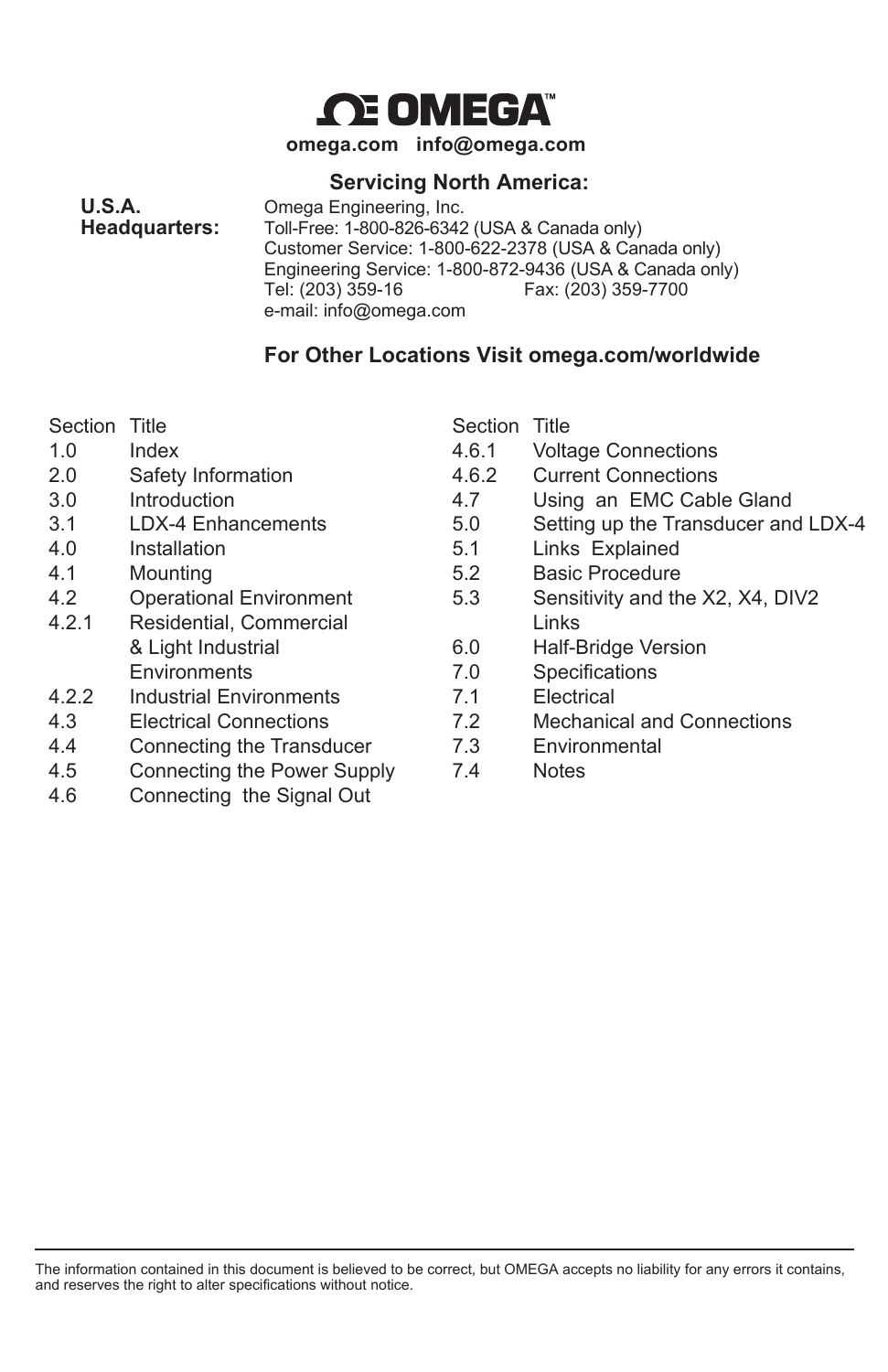#### **2.0: Safety Information**

#### **Terms in this Manual**

**WARNING** statements identify conditions or practices that could result in personal injury or loss of life.

**CAUTION** statements identify conditions or practices that could result in damage to the equipment or other property.

#### **Symbols in this manual**

 This symbol indicates where applicable cautionary or other information is to be found.

#### **WARNINGS:**

Do not operate in explosive atmosphere To avoid explosion, do not operate this equipment in an explosive atmosphere. **Safety Critical Environments**

This equipment is not intended for use in a safety critical environment.

#### **CAUTION:**

#### **Low Voltage**

This equipment operates at below the SELV and is therefore outside the scope of the Low Voltage Directive.

This equipment is designed to work from a low voltage DC supply. Do not operate this equipment outside of specification.

#### **CAUTION:**

#### **Electrostatic Discharge**

This equipment is susceptible to **ESD** (Electrostatic Discharge) when being installed or adjusted, or whenever the case cover is removed. To prevent ESD related damage, handle the conditioning electronics by its case and do not touch the connector pins. During installation, follow the guidelines below.

- Ensure all power supplies are turned off.
- If possible, wear an ESD strap connected to ground. If this is not possible, discharge yourself by touching a metal part of the equipment into which the conditioning electronics is being installed.
- Connect the transducer and power supplies with the power switched off.
- Ensure any tools used are discharged by contacting them against a metal part of the equipment into which the conditioning electronics is being installed.
- During setting up of the conditioning electronics, make link configuration changes with the power supply turned off. Avoid touching any other compo- nents.
- Make the final gain and offset potentiometer adjustments, with power ap- plied, using an appropriate potentiometer adjustment tool or a small insulated screwdriver.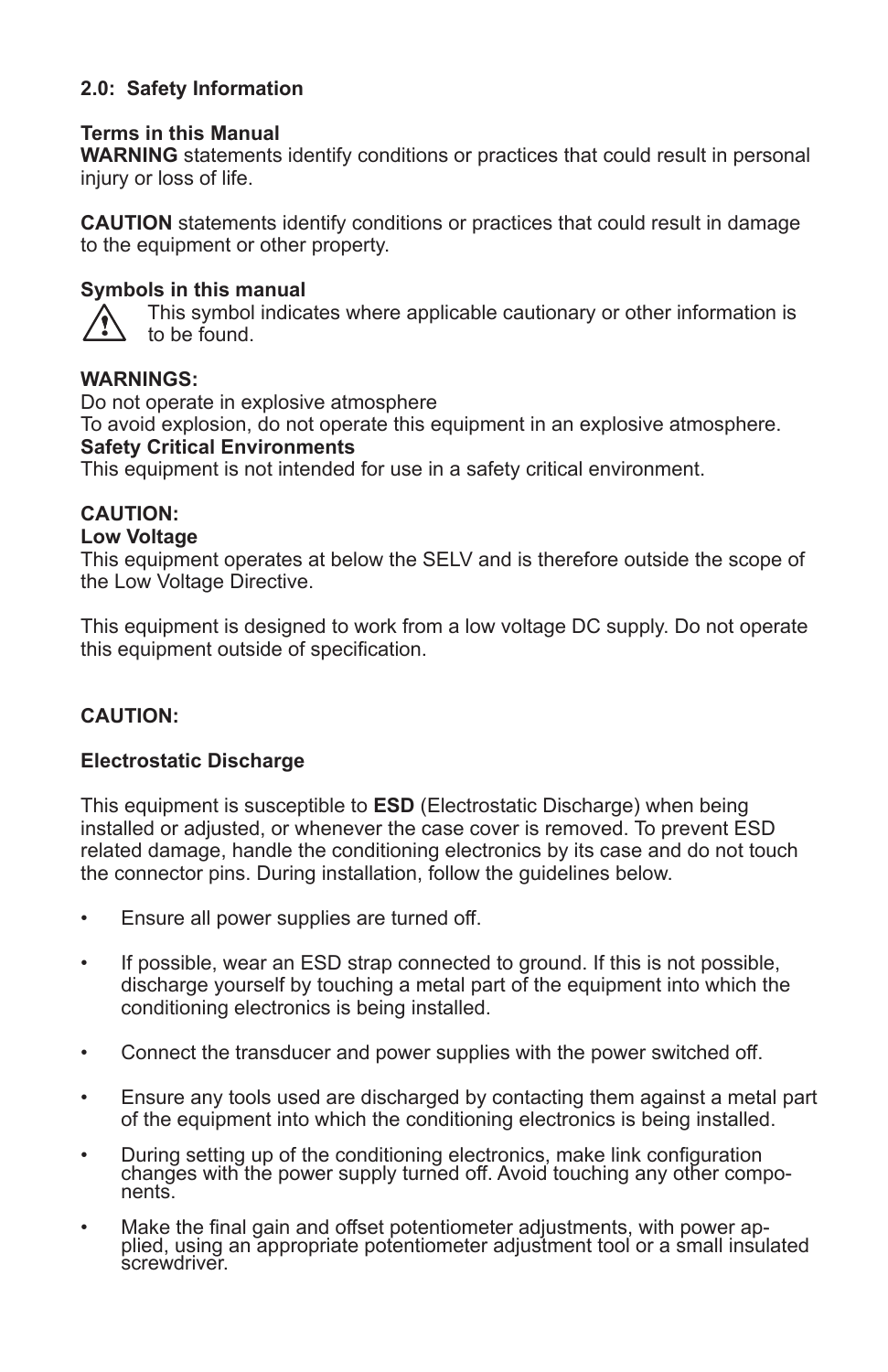#### **3.0: Introduction**

The LDX-4 MK2 is a development of the original LDX-4. It is a compact conditioning module powered from a single DC supply. Adjustable gain and zero controls are provided for use with the complete range of Omega transducers. The unit is of robust construction, housed in a die cast aluminium box providing a substantial degree of mechanical protection.

The LDX-4 MK2 incorporates its own voltage regulation for operation from 10-30 VDC and can provide outputs of up to

±10 V together with ±20 mA.

#### **3.1: LDX-4 Enhancements**

The LDX-4 MK2 has been designed as a form, fit and function replacement for the original LDX-4, but with several enhancements.

- Wider gain range, allowing ALL Omega transducers to be connected without the need for attenuation resistors.
- Up to  $\pm$ 10 VDC and  $\pm$ 20 mA are available for all gain settings.
- Fixed and variable offsets make setting of uni-polar output easier.
- Gain and offset adjustment are fully independent.
- Selectable transducer excitation frequency.
- Selectable transducer load resistances.
- Selection between forward and reverse connection.
- Fully CE Compliant.
- Half-Bridge transducers can now be accommodated with simple plug wiring changes.<sup>\*</sup>
- \* For half-bridge only variant see section 6.0.

#### **4.0: Installation**

#### **4.1: Mounting**

The LDX-4 may be mounted in a variety of ways and in any attitude. Ensure that there is enough space for the cover to be removed to allow for internal adjustments. Space should also be allowed for the transducer connector, EMC glands (if fitted) and cabling. It is recommended that the LDX-4 case be connected to earth or chassis. This earth connection is not a safety earth, but is part of the overall electrical screening scheme.



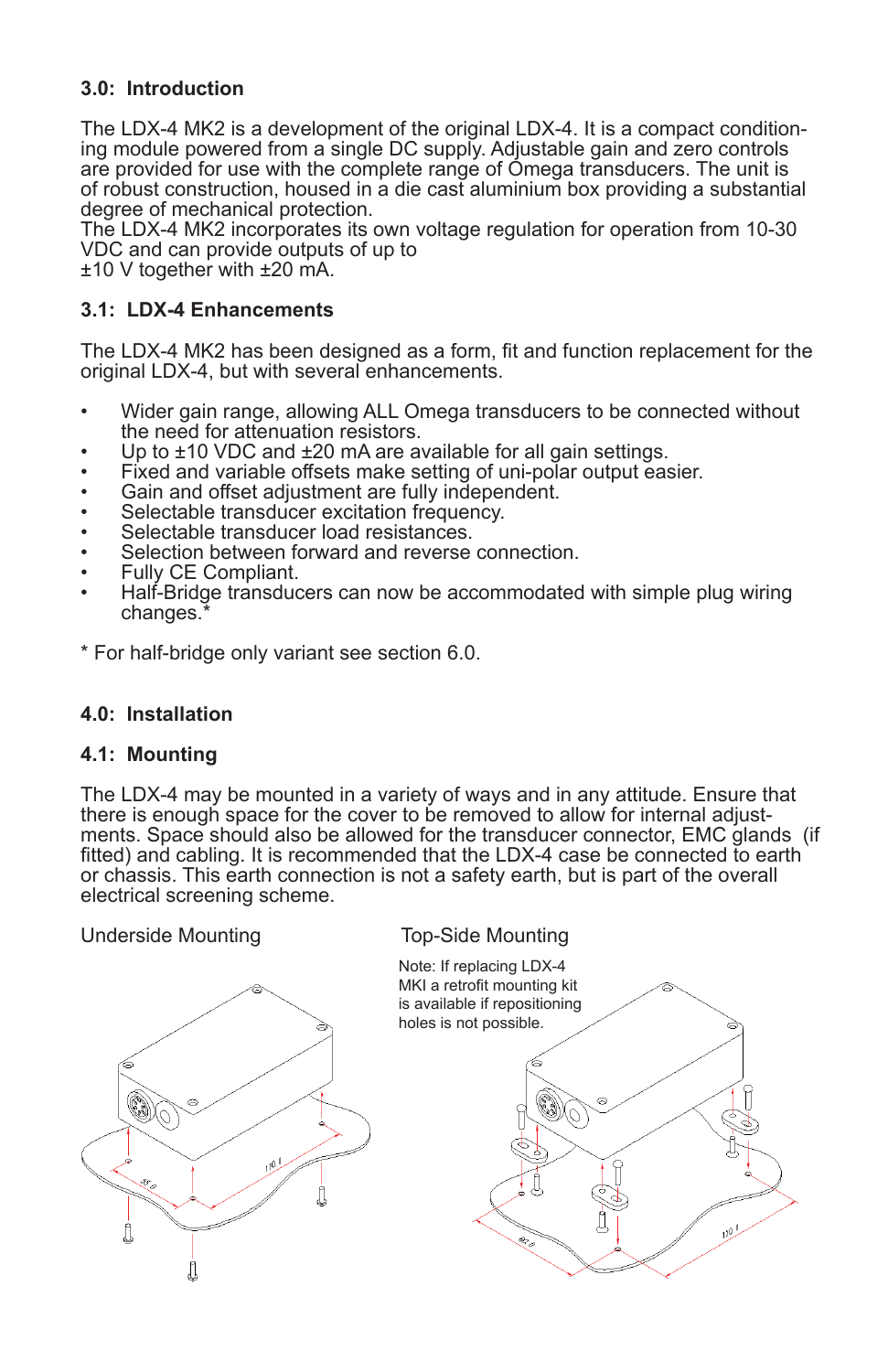#### **4.0: Installation (continued)**

#### **4.2: Operational Environment**

This section discusses the type of installation required depending on the electrical environment.

#### **4.2.1: Residential, Commercial and Light Industrial Environments**

Typically, this will be an office, laboratory or industrial environment where there is no equipment likely to produce high levels of electrical interference, such as welders or machine tools.

Connections may be made using twisted, unscreened wire. This is a cost effective option and will give good performance in this environment.

Standard equipment wire such as 7/0.2 (24AWG) can be twisted together as required. Standard data cable such as generic CAT5 UTP will also give good performance.

#### **4.2.2: Industrial Environments**

Typically, this will be an industrial environment where there is equipment likely to produce high levels of electrical interference, such as welders, machine tools, cutting and stamping machines.

Connections should be made using screened cable. Braided or foil screened cables may be used. The cable screen should be connected to the LDX-4 case at cable entry point. The case of the LDX-4 should be connected to a local ground. An EMC cable gland is recommended. This is supplied with the LDX-4.

When selecting the type of wire or cable to be used, consider the following parameters:

- Screening.
- Conductor size (resistance).
- Mechanical aspects such as flexibility and robustness.

This is not a complete list. Installations may require other special cable characteristics.

#### **4.3: Electrical Connections**

The LDX-4 requires three connections.

- 1. Transducer.<br>2. Power Supp
- 2. Power Supply.<br>3. Output Signal.
- Output Signal, Voltage or Current.

A small hole should be made in the grommet prior to passing the wires through. If a screened cable is to be used, an EMC cable gland is recommended (see section 4.7).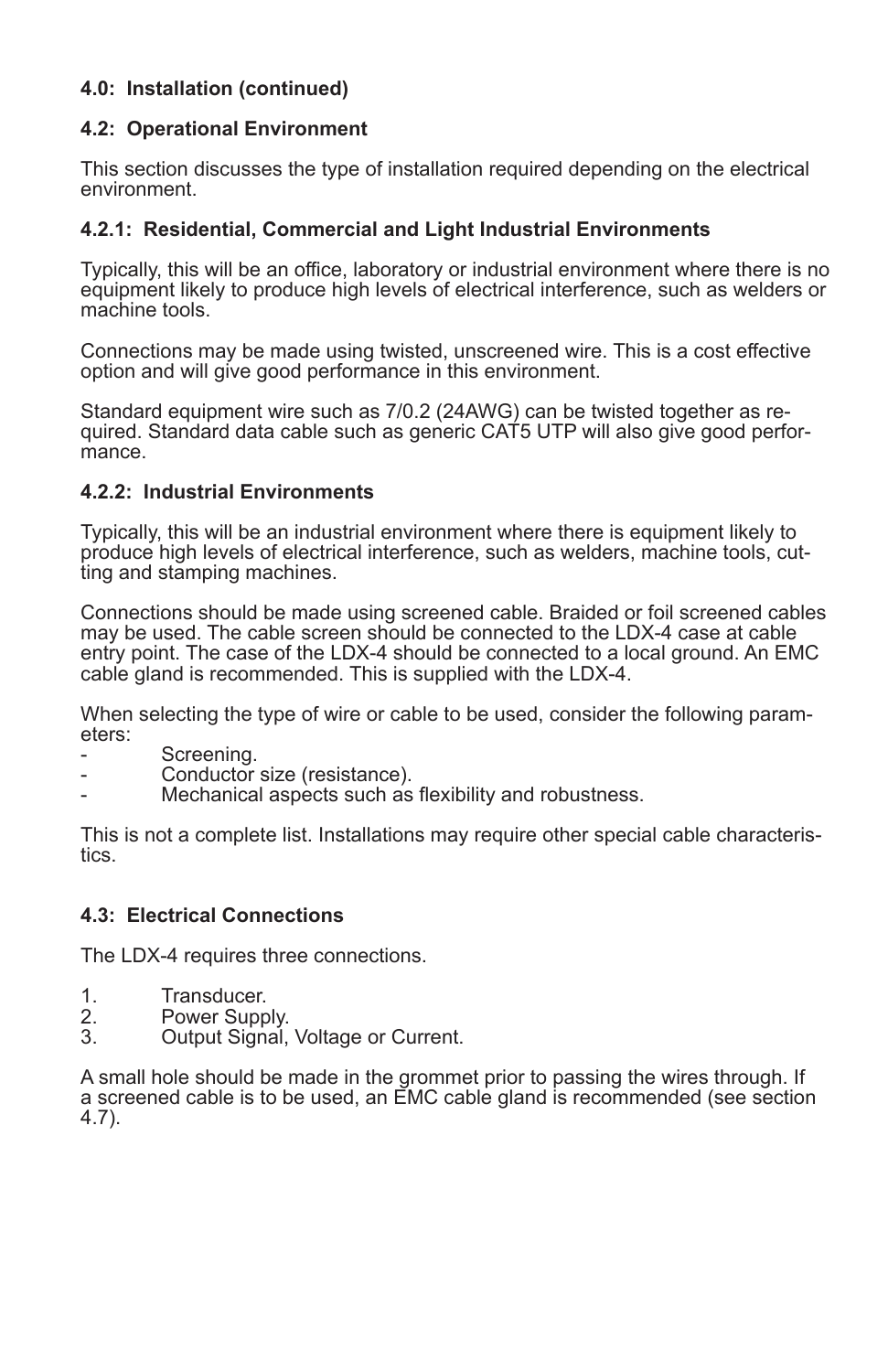#### **4.3: Electrical Connections (continued)**

For best performance in electrically noisy environments, the case of the LDX-4 should be connected to a local earth. This can be achieved via the mounting bracket. This earth connection is not a safety earth, but is part of the overall electrical screening scheme.

The wiring layout arrangements are similar for LDX-4 fitted with EMC glands and screened cable.



#### **Separate Power Supply and Signal Out wires**

#### **Power Supply and Signal Out wires from one end only**

Connections to the power supply should be routed to one side as shown. This helps to reduce interference between power supply wires and the more sensitive parts of the circuitry.



#### **4.4: Connecting the Transducer**

Transducers fitted with a 5-pin DIN plug are simply screwed into the case mounted socket. Transducers not fitted with a plug should be wired to the plug supplied. For the half-bridge only variant see section 6.0.

| <b>I VDT Flectrical Connections</b> |                                     |  |
|-------------------------------------|-------------------------------------|--|
| Red and Blue                        | Energizing                          |  |
| Green and White                     | Signal                              |  |
| Yellow                              | Secondary Centre Tap                |  |
| Red and White                       | In Phase for Inward<br>Displacement |  |
| <b>Black</b>                        | <b>Transducer Body</b><br>Ground    |  |

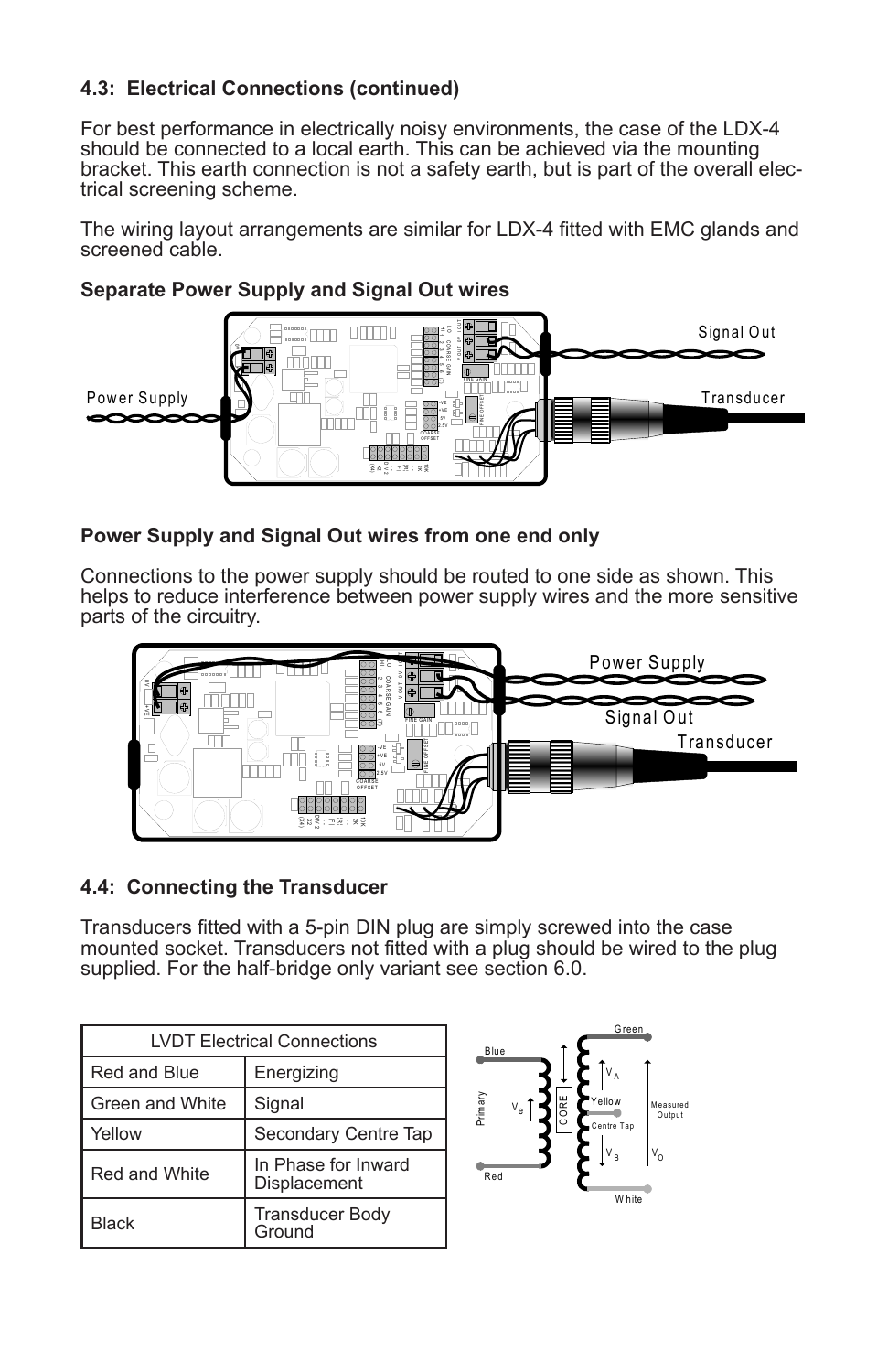#### **4.4: Connecting the Transducer** (continued)



Note 1: + indicates inward movement of the tip. Note 2: The transducer body may be disconnected from the cable screen by

cutting the black wire inside the connector

| Half-Bridge Electrical Connections |                                       |      | <b>Blue</b>         |
|------------------------------------|---------------------------------------|------|---------------------|
| Red and Blue                       | Energizing                            |      | $V_A$               |
| Yellow                             | Signal                                | CORE | Yellow              |
| Red and Yellow                     | In Phase for Inward Dis-<br>placement |      | Centre Tap<br>$V_0$ |
| <b>Black</b>                       | Transducer Body Ground                |      | $V_B$               |
|                                    |                                       |      | Red                 |



#### **4.5: Connecting the Power Supply**

The LDX-4 requires a dc power supply in the range 10-30 V. A fully regulated supply is not required, but the voltage at the input to the LDX-4 must remain within specification. Ideally, the 0 V at the power supply should not be connected to earth or the chassis, as this would result in ground loops being formed. The 0 V supply, 0 V signal and case are all internally connected together at the LDX-4.

#### **4.6: Connecting the Signal Out**

The output signal may be voltage or current.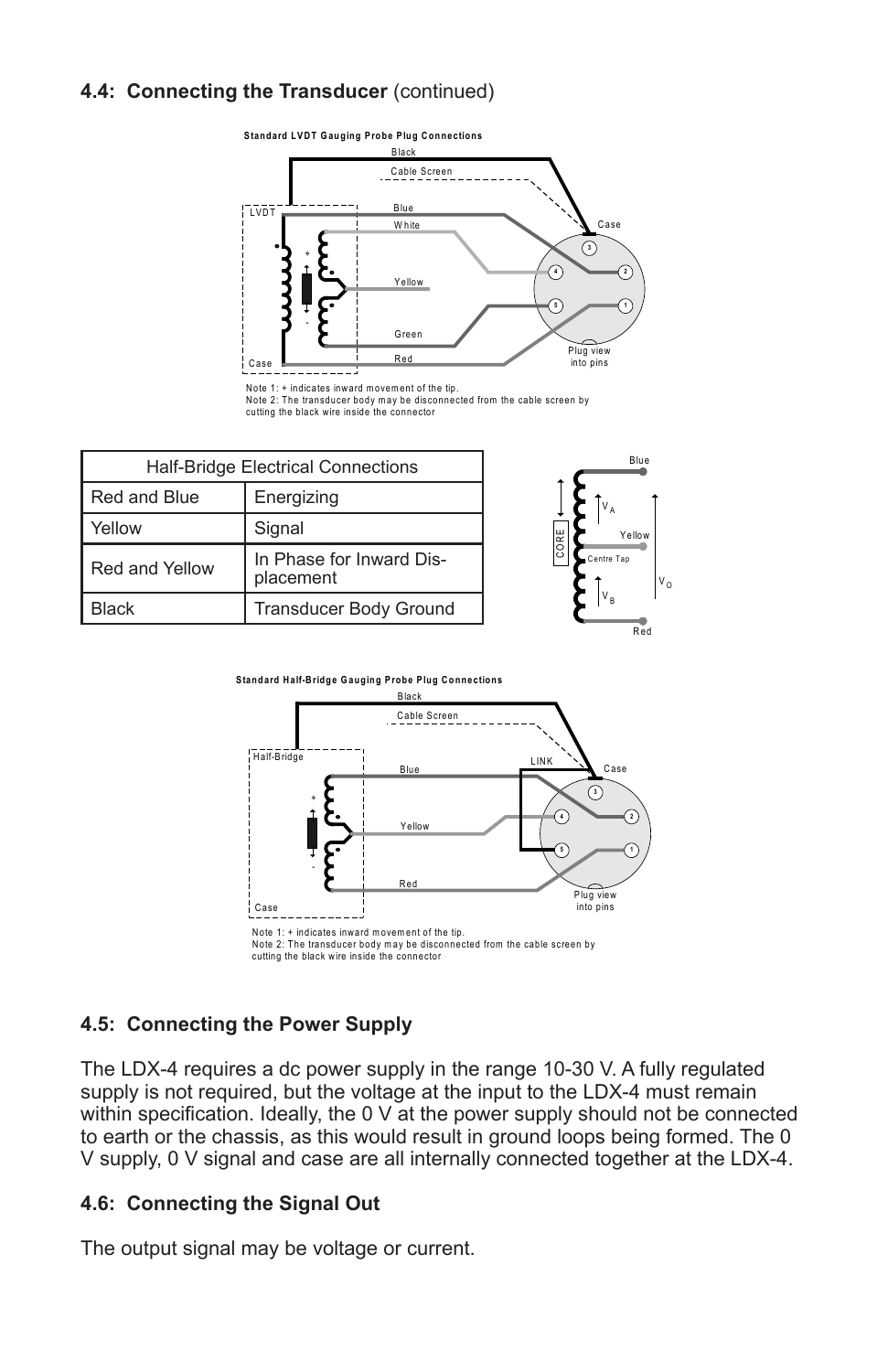#### **4.6.1: Voltage Connections**

Voltage can easily be monitored using a variety of instrumentation such as voltmeters. Voltage drops along wires contribute to measurement errors, so care must be taken when using long cable lengths (100 m for example). High impedance instruments are more prone to interference.



The signal  $0 \vee$  should always be used as reference. If power supply  $0 \vee$  is used, then error voltages may be introduced.

#### **4.6.2: Current Connections**

Current output requires the use of purposely designed current input instrumentation. Current output is more suitable for transmitting over longer distances because current is not lost due to wiring resistance. Additionally, with a low impedance, a current loop is less likely to pick up noise.



The total loop resistance (resistance of measuring equipment and wiring) must not exceed specification.

Note: The LDX-4 is not loop-powered, so a power supply must not be used in-line with the current output.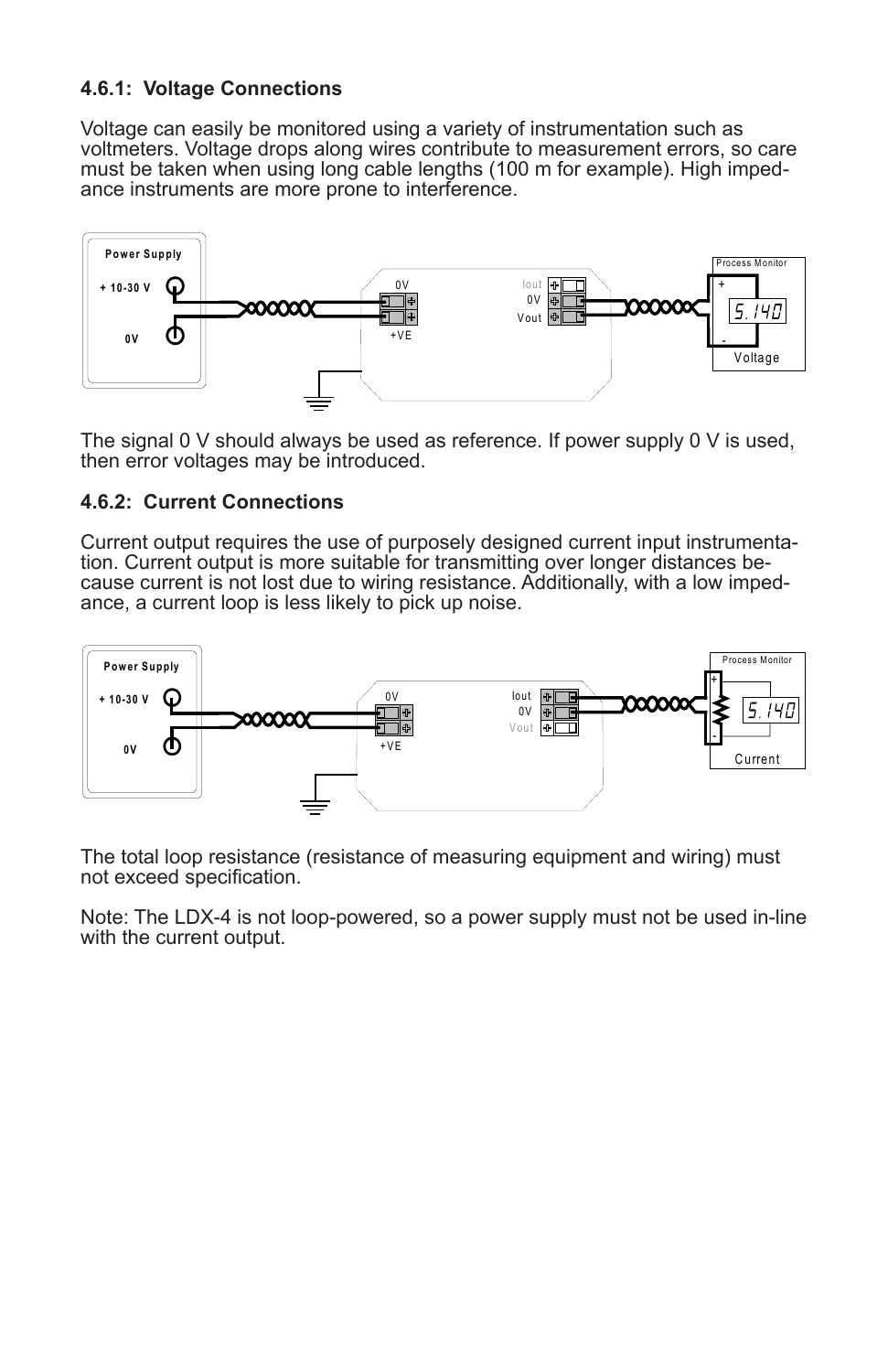#### **4.7: Using an EMC Cable Gland**

To ensure the cable screen is properly connected to the LDX-4 case, an EMC cable gland should be used. This is supplied as an optional extra. The diagrams below assume a single 4-way cable is being used. Remove the grommet and fit the cable gland as shown below.



- Prepare cable as shown.
- Slide the Dome nut, sealing ring and plastic insert over cable.
- Fold and roll the screen back over itself to form a lump.
- Push cable into gland body followed by the plastic insert (ensure anti-rotation slots engage), sealing ring and Dome nut.
- Ensure all components are properly seated before tightening the dome nut.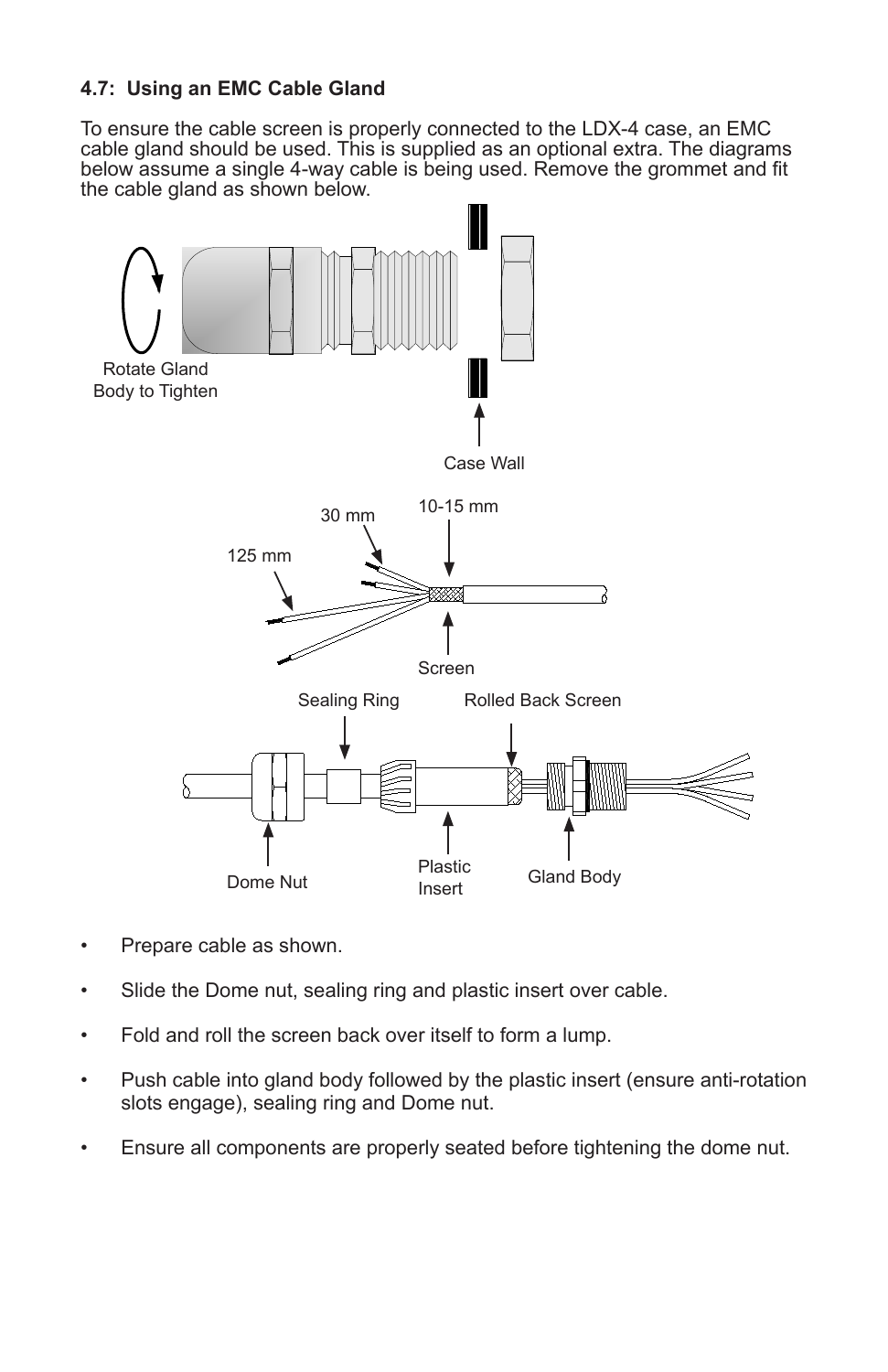#### **5.0: Setting up the Transducer and LDX-4**

The LDX-4 may be set-up with output signals anywhere within a  $\pm 10$  VDC or  $\pm 20$ mA range. Typical outputs are

±10 VDC, ±5 VDC, 0-10 VDC and 4-20 mA. These procedures apply to voltage and current output.

Voltage and current output are available at the same time, although they cannot be individually adjusted. Either voltage or current should be chosen as the calibration reference.

All outputs use 0 V signal as the signal reference.

A list of standard link settings is available, see section 5.2.



#### **CAUTION:**

During installation and adjustment, the top of the enclosure has to be removed for access to user adjustments.

At this time, standard ESD handling precautions for electronic equipment should be followed.

#### **5.1: Option Links - Explained**

The table below and subsequent diagrams explain the link functions and show the factory setting.

| Link             | <b>Description</b>                        | <b>Options</b>                                                         | <b>Standard Setting</b>     |
|------------------|-------------------------------------------|------------------------------------------------------------------------|-----------------------------|
| Course Gain      | Sets the basic gain                       | 1 link on Positron 1 to 6                                              | Link ON Position 1          |
| Fine Gain        | Adjustment between<br>course gain ranges  | Potentiometer Adjustment                                               | Mid Position                |
| Course Offset    | Shifts the output by a<br>fixed amount    | Link ON -VE or +VE and<br>Link ON 5V or 10V<br>No offset - Link Parked | No offset - Links<br>Parked |
| Fine Offset      | Fine trim around any<br>fixed offset      | Potentiometer Adjustment                                               | Mid Position                |
| $(7)$ Null       | Used during set-up to<br>null output      | ON. OFF                                                                | <b>OFF</b>                  |
| Freq.            | Selects transducer<br>primary frequency   | Lo - ON, Hi - Parked                                                   | Hi Freg. - Link Parked      |
| Input Resistance | Sets transducer<br>secondary load         | 100 KΩ Parked, 10 KΩ -<br>ON, $2 K\Omega$ - ON                         | 100 KΩ - Link Parked        |
| Polarity (FR)    | Enables output signal<br>direction change | 2 Links across Forward or<br>Reverse                                   | F Position - 2 Link ON      |
| Input Gain       | Input Gain of x1, x2,<br>x4 or divide 2   | X1 - Parked, X2 - ON, X4 -<br>ON, DIV2 - ON                            | Link parked on X2           |







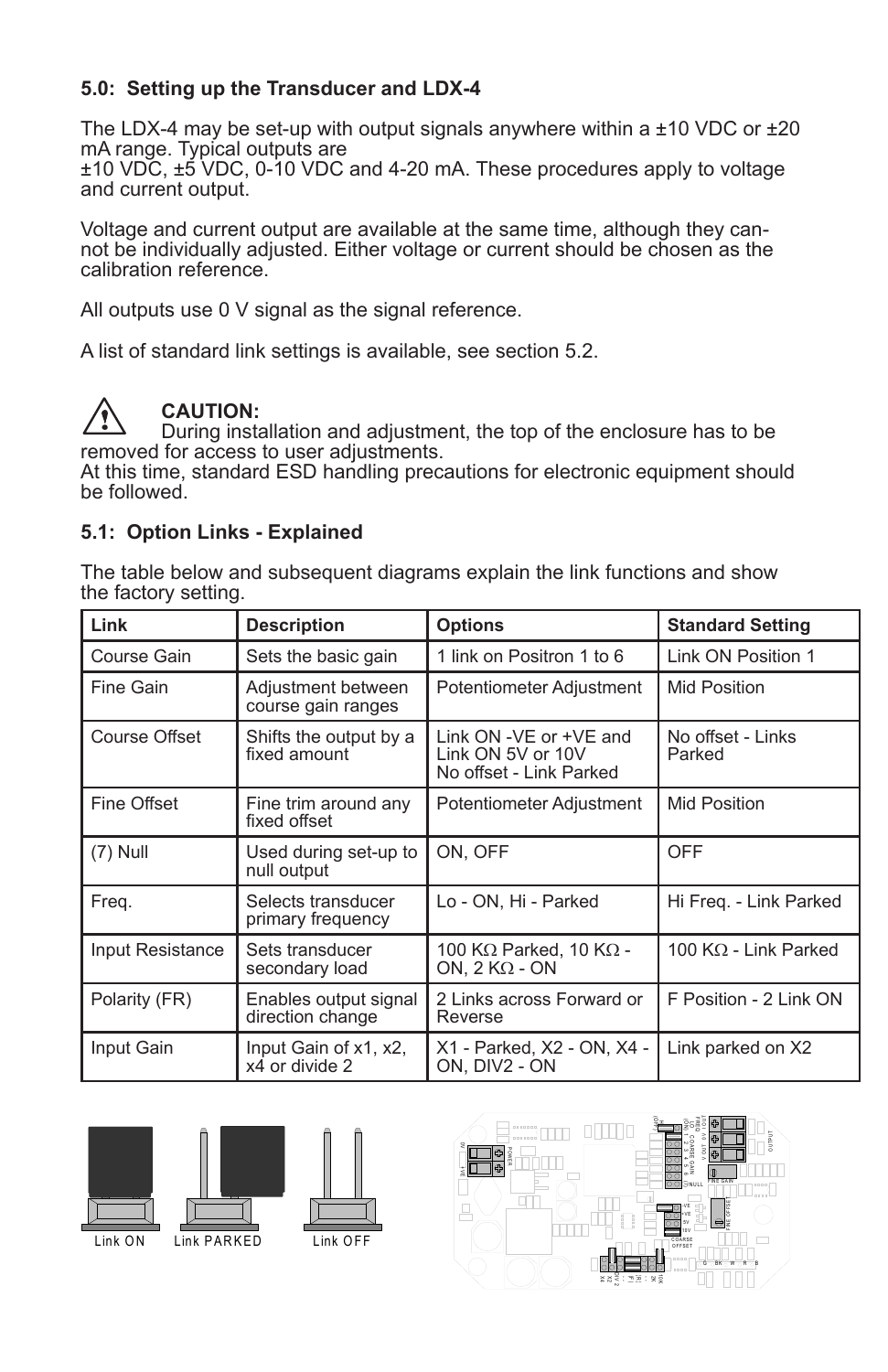#### **5.0: Setting up the Transducer and LDX-4 m(continued)**

#### **5.2: Basic Procedure**

To set-up the LDX-4, some basic steps should be followed.

The following steps describe a typical setting procedure and applies to most ap- plications. Other procedures may be used as appropriate.



For a bi-polar output i.e. ±10 VDC or ±20 mA, follow steps 1 to 3. For a uni-polar output i.e. 0-10 V, 0-20 mA or 4-20 mA, follow steps 1 to 4.

In either case, step 5 (final checks) should be followed on the completion of the set-up.

#### **5.2: Basic Procedure**

#### **STEP 1 - Set-up LDX-4 Links**

If the transducer characteristics are known, set the frequency and input resis-<br>tance links as required. If the transducer characteristics are not known, the standard link settings should be used.

If your transducer is known to be outside of the standard sensitivity range, the X2 or DIV2 links will have to be used. See section 5.3.

#### **STEP 2 - Align LDX-4 Null and Transducer Null**

Any electrical offset in the LDX-4 is removed. The transducer position is adjusted so that transducer and LDX-4 nulls are aligned.

Null the LDX-4

- 1. Put the Gain link on position (7) as shown. This allows any electronics offset in the output stage to be removed.
- 2. Adjust the Fine Offset control to give as near to zero output as practical.

Null the transducer.

- 1. Replace the Gain link to the original position.
- 2. Adjust the position of the transducer to give as near to zero output as practical. This is the centre of the mechanical range.



If the transducer cannot be centered for practical reasons an offset will remain within the system. There may be noticeable interaction between Gain and Offset adjustment. This does not prevent the LDX-4 being set-up, however several itera-<br>tions may be required when adjusting Gain and Offset. Please contact your supplier if guidance is required.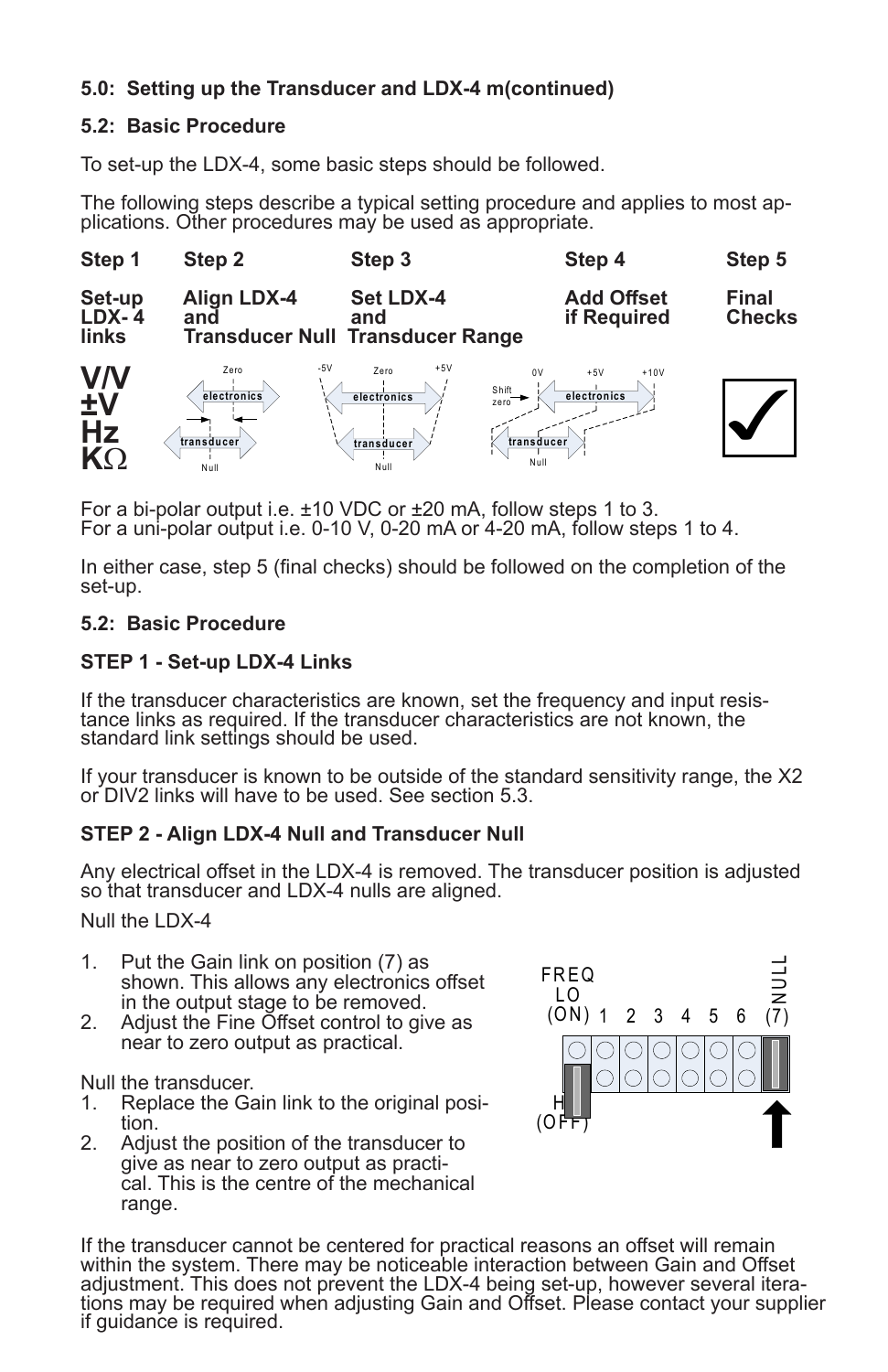#### **5.2: Basic Procedure**

#### **STEP 3 - Setting Bi-Polar Full-scale Output**

- 1. Move the transducer to the position where maximum LDX-4 output is required.<br>2. If the polarity of the output is wrong, move the Polarity (FR) links to the R posi-
- If the polarity of the output is wrong, move the Polarity (FR) links to the R posi-<br>tion (see link diagram).



- 3. Move the RANGE link between 1 and 6 until the LDX-4 output is near the required value.
- 4. Adjust the Fine Gain control to give the required output.
- 5. A bi-polar output has now been set, proceed to step 5. If a uni-polar output is required, proceed to step 4.

Example:  $\pm$ 10 VDC is required from a  $\pm$ 1 mm transducer. Set the transducer to  $+1$ mm and set the output to 10 V.

If your transducer is known to be outside of the standard sensitivity range, the X2, X4 or DIV2 links will have to be used. See section 5.3.

#### **STEP 4 - Setting Uni-polar Full-Scale Output (adding an offset)**

- 1. Move the transducer to the null position. LDX-4 output will be 0 V or 0 mA.<br>2. Apply offset using the +VE, -VE, 5 V and 10 V links and then adjust the Fin
- Apply offset using the  $+VE$ ,  $-VE$ , 5 V and 10 V links and then adjust the Fine Offset control to set the offset precisely.
- 3. Perform final checks, step 5.

Example: 0-10 V is required for a  $\pm$ 1 mm transducer. Set the transducer to give  $\pm$ 5 V over the full range and then, with the transducer at null, add +5 V offset. Adjust the Fine Offset control to give 5 V. When the transducer is moved to the +1 mm position, the output will be +10 V.

Example: 4-20 mA is required for a ±1 mm transducer. Set the transducer to give ±8 mA over the full range and then, with the transducer at null, add +2.5 V (approx. 5 mA) offset. Adjust the Fine Offset control to give +12 mA. When the transducer is moved to the  $+1$  mm position, the output will be  $+20$  mA.

#### **STEP 5 - Final Checks**

Ensure that the calibration is correct by moving the transducer across the required mechanical range, checking calibration points. Fine adjustment can be made if required.

It may only be possible to set the output accurately at the two calibration points. This is due to non-linearity within the transducer.

#### **5.3: Transducer Sensitivity and the X2, X4, DIV2 Link**

The LDX-4 compensates for changes in primary signal amplitude by producing an internal error signal that is the ratio between the primary and secondary signals. If grade the performance of the LDX-4 / transducer combination. For these transduc-<br>ers, the X2, X4 or DIV2 input gain link must be used.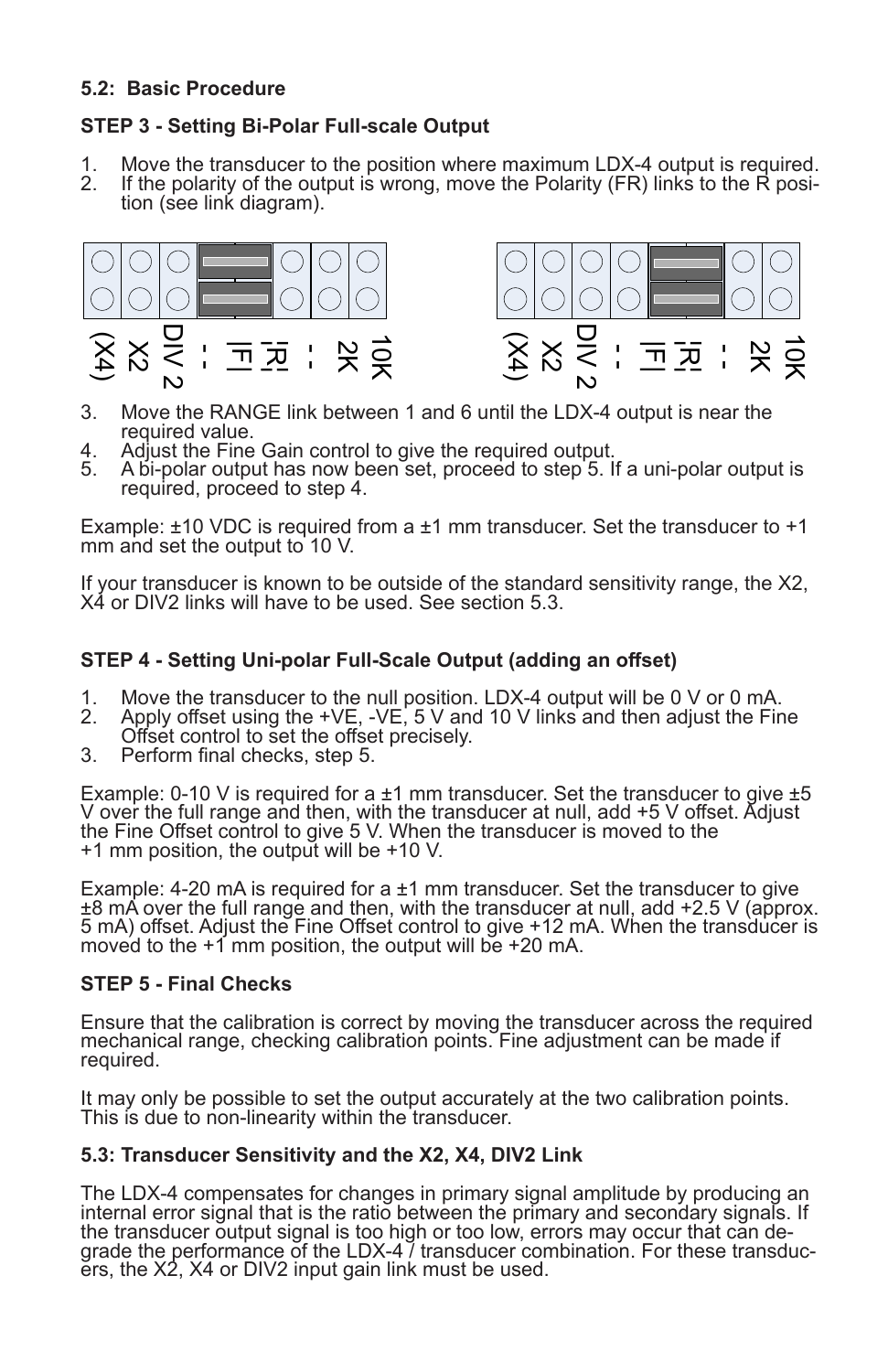#### **5.3: Transducer Sensitivity and the X2, X4, DIV2 Link**

#### **Transducer Full Range Output**

|        | In general, transducer sensitivity is quoted as mV/V/mm                                      |  |
|--------|----------------------------------------------------------------------------------------------|--|
| Where: | mV is the output of the transducer                                                           |  |
|        | <b>V</b> is the primary voltage                                                              |  |
|        | mm is the mechanical position of the transducer from null<br>(usually mid mechanical range). |  |
|        |                                                                                              |  |

To get the transducer Full Range Output, multiply all three together.

**Example:** GP911-1 sensitivity is 210 mV/V/mm<br>GP911-1 range is ±1 mm<br>LDX-4 primary voltage 3 V

Transducer Full Range Output =  $210 \times 3 \times 1 = 630$  mV (0.63 V)

Set the X2, X4, DIV2 link as shown in the table below.

| Transducer Full Range Output | Input Gain Link Setting                 |
|------------------------------|-----------------------------------------|
| 400 mV FR to 2500 mV FR      | Standard Range - Link Parked on X2      |
| 2500 mV FR to 5000 mV FR     | High Transducer Output - Link ON DIV2   |
| 150 mV FR to 400 mV FR       | Low Transducer Output - Link ON X2      |
| 155 mV FR to 150 mV FR       | Very Low Transducer Output - Link ON X4 |

#### **6.0: Half-Bridge only Variant**

This is a half-bridge optimized variant of the standard product. The excitation frequency is higher (see specification) and the transducer input connector is wired to accept half-bridge transducers with standard connections.

#### **6.1: Connecting the transducer**

The 5-pin DIN plug is screwed into the case mounted socket. Transducers not fitted with a plug should be wired to the plug supplied. LVDT transducers cannot be con- nected to this input.



Note 1: + indicates inward movement of the tip. Note 2: The transducer body may be disconnected from the cable screen by cutting the black wire inside the connector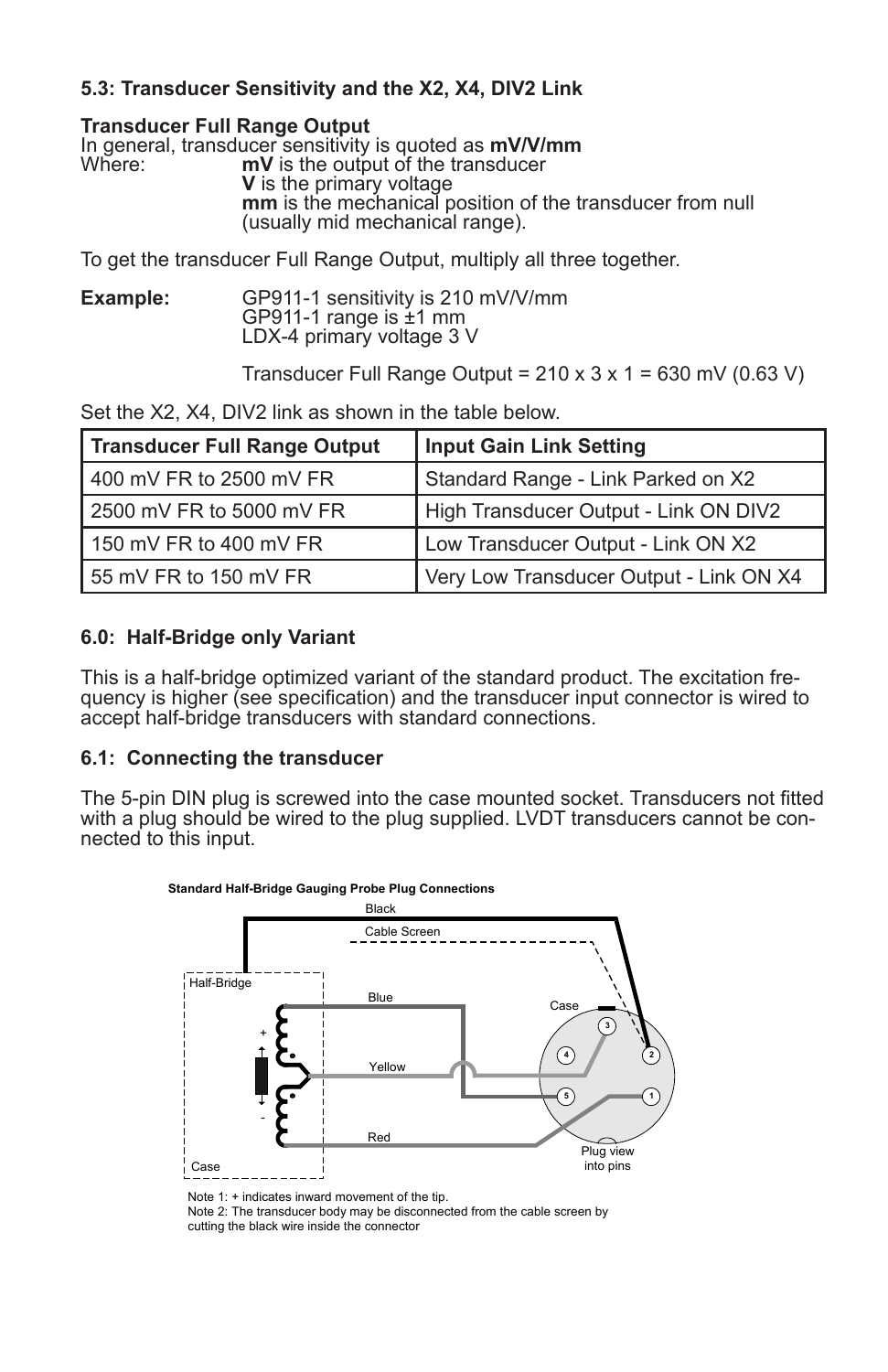#### **6.1: Connecting the transducer**



#### **6.2: Setting up the Half-Bridge Transducer**

The setting up procedure is the same as LVDT transducers. See section 5. The sensitivity of half-bridge transducers is generally lower than for LVDT types, the x2 and x4 gain position may have to be used.

#### **7.0: Specifications**

#### **7.1: Electrical**

| <b>Parameter</b>               | Value                                                                               | <b>Comments</b>                                                                   |
|--------------------------------|-------------------------------------------------------------------------------------|-----------------------------------------------------------------------------------|
| <b>Power Supply</b>            |                                                                                     |                                                                                   |
| Typical Voltage / Current      | 24 VDC at 55 mA                                                                     |                                                                                   |
| Voltage Range                  | 10 to 30 VDC                                                                        |                                                                                   |
| <b>Current Range</b>           | 140 mA at 10 V to 50 mA<br>at 30 V                                                  |                                                                                   |
|                                |                                                                                     |                                                                                   |
| <b>Transducer Excitation</b>   |                                                                                     |                                                                                   |
| Energizing Voltage             | 3 Vrms nominal                                                                      | see note 1                                                                        |
| Energizing Freguency           | 2.5 kHz (Lo) or 5 kHz (Hi)<br>nominal<br>10 kHz (Lo) or 13 kHz<br>(H <sub>i</sub> ) | link selectable<br>Half-Bridge version only                                       |
| <b>Energizing Current</b>      | 30 mA max.                                                                          |                                                                                   |
|                                |                                                                                     |                                                                                   |
| Transducer Signal Input        |                                                                                     |                                                                                   |
| Input Signal Range<br>Standard | 400 to 2500 mV FR                                                                   | 6 gain ranges (applies to<br>LVDT only)                                           |
| Special                        | DIV2 2500 to 500 mV FR<br>x2 150 to 400 mV FR<br>x4 55 to 150 mV FR                 | see note 2                                                                        |
| Input Load Resistance          | 2, 10, 10 $K\Omega$                                                                 | link selectable                                                                   |
| Options                        | <b>Forward and Reverse</b><br>LVDT Input<br>Half-Bridge Input                       | link selectable<br>standard<br>special plug wiring or<br>half-bridge version only |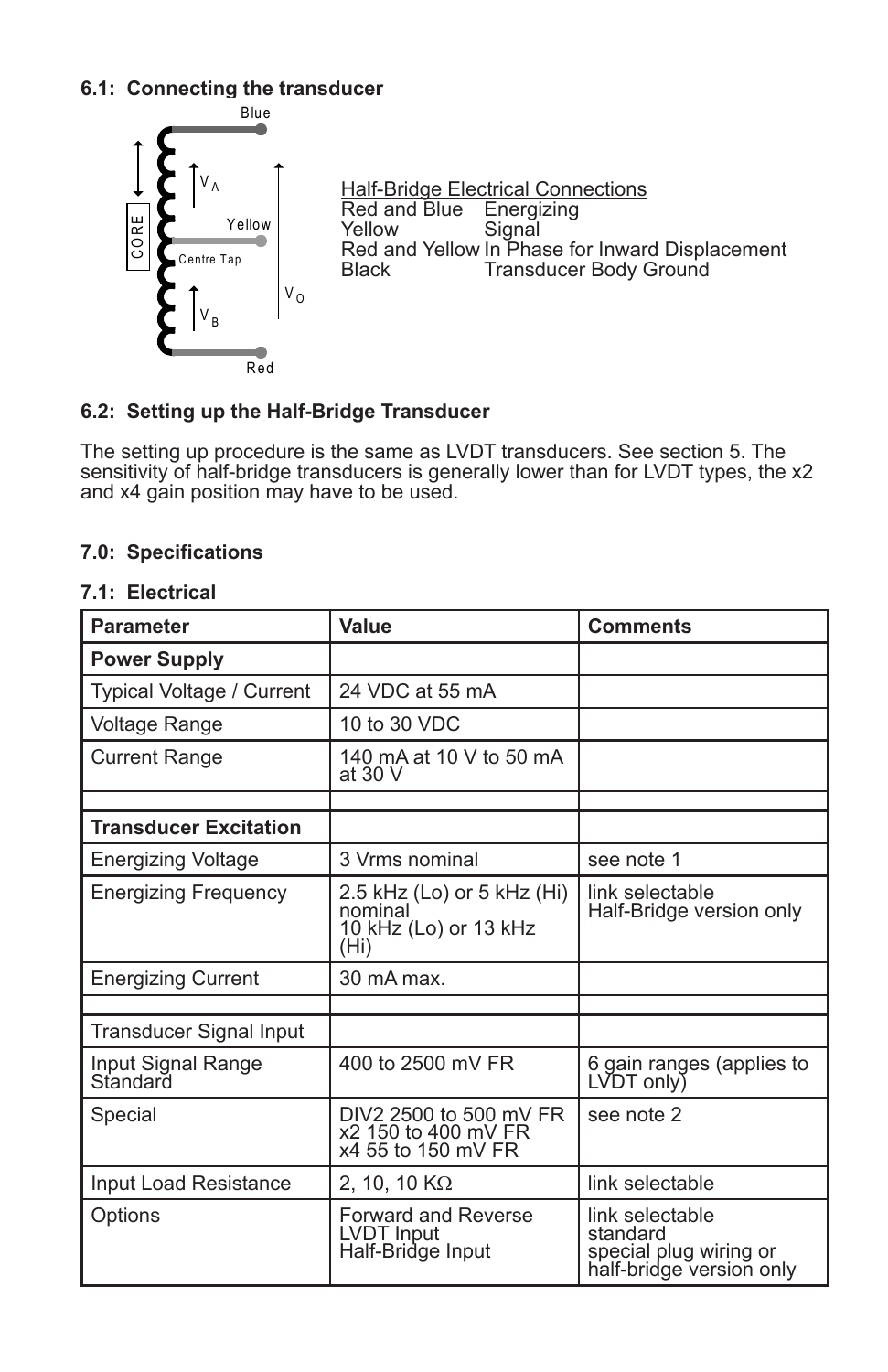#### **7.1: Electrical**

| <b>Parameter</b>                         | Value                                                       | <b>Comments</b>                                                                   |
|------------------------------------------|-------------------------------------------------------------|-----------------------------------------------------------------------------------|
| <b>Signal Output</b>                     |                                                             |                                                                                   |
| Output Voltage Range                     | up to $\pm 10$ VDC into 1 K $\Omega$                        | see notes 3 and 4                                                                 |
| <b>Output Residual Noise</b>             | <1 mVrms                                                    |                                                                                   |
| <b>Output Current</b>                    | up to $\pm 20$ mA into 150 $\Omega$<br>load                 | see note 5                                                                        |
| <b>Output Offset</b><br>Coarse           | ±5 VDC (approx 10 mA)<br>fixed                              | link selectable                                                                   |
|                                          | ±10 VDC (approx 20 mA)<br>fixed                             | link selectable                                                                   |
| Fine                                     | $\pm 2.8$ VDC (approx 5.6<br>mA)                            | Variable (adds to fixed<br>offsets)                                               |
| <b>Temperature Coefficient</b><br>Gain   | $< 0.01\%$ FRO/°C                                           |                                                                                   |
| <b>Temperature Coefficient</b><br>Offset | $< 0.01\%$ FRO/°C                                           |                                                                                   |
| Warm-Up                                  | 15 minutes recom-<br>mended                                 |                                                                                   |
| Linearity                                | $< 0.1\%$ FRO                                               |                                                                                   |
| Bandwidth (-3dB)                         | 500 Hz typical                                              |                                                                                   |
| Protection (see note 6)                  |                                                             |                                                                                   |
| Power Supply                             | Reverse connection<br>protected                             |                                                                                   |
| Inputs and Outputs                       | Short circuit protected<br>Transient and ESD Pro-<br>tected |                                                                                   |
| Certification (see note 7)               |                                                             |                                                                                   |
| Immunity                                 | BS EN61000-6-2:2001                                         | Immunity for Industrial<br>Environments                                           |
| Emissions                                | BS EN61000-6-3:2001                                         | Emission for Residential,<br>commercial and<br>light-industrial environ-<br>ments |

#### **7.2: Mechanical and Connections**

| <b>Parameter</b>        | Value                          | <b>Comments</b>             |
|-------------------------|--------------------------------|-----------------------------|
| Transducer              | 5-pin circular DIN             |                             |
| Power Supply            | Internal Terminal Block        |                             |
| Output Signal           | <b>Internal Terminal Block</b> |                             |
| <b>Enclosure - Size</b> | $120 \times 65 \times 40$ mm   | <b>Excluding connectors</b> |
| Weight                  | 300 g (0.66 lbs) approx.       |                             |
| <b>Material of Case</b> | Die-Cast Zinc Alloy (painted)  |                             |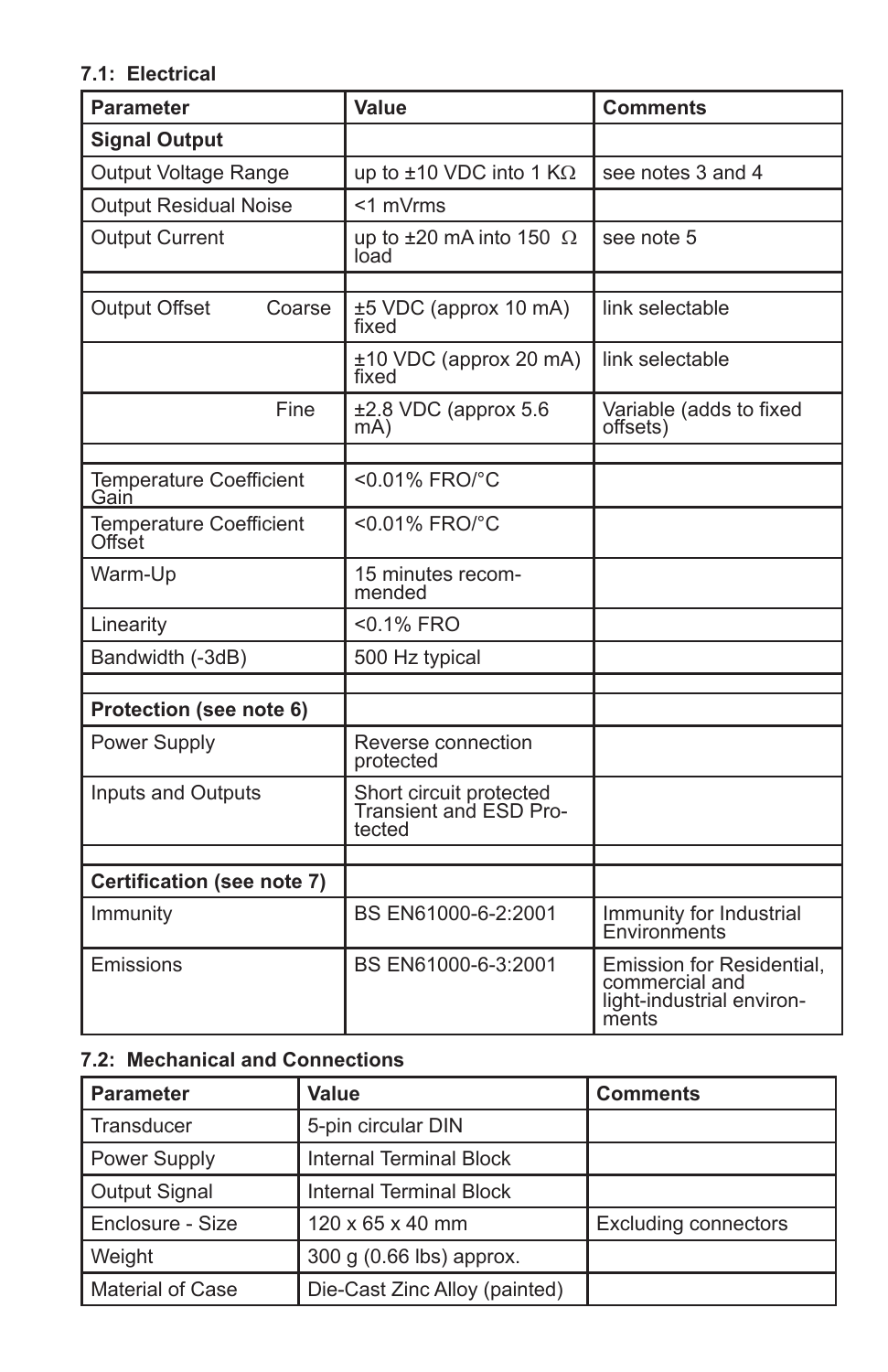#### **7.3: Environmental**

| l Parameter                 | <b>Value</b>       | <b>Comments</b>   |
|-----------------------------|--------------------|-------------------|
| Operating Temperature Range | $0 - 60^{\circ}$ C |                   |
| Storage Temperature Range   | -20 - 85°C         | see notes 3 and 4 |
| I IP Rating                 | <b>IP40</b>        |                   |

#### **7.4: Notes**

- 1. Primary voltage absolute value and drift is not specified. The LDX-4 uses ratiometric techniques to compensate for primary voltage drift.
- 2. The way in which the LDX-4 functions means a special configuration must be used for transducers outside of the standard range. This is selectable by links. The majority of Omega LVDT transducers are within the standard range. See section 5.
- 3. LDX-4 can drive into a 1 K $\Omega$  load but this offers no advantage. 10-100 K $\Omega$  is recommended.
- 4. Output voltage range can be adjusted as required anywhere within this range by using a combination of gain and offset, for example. ±10 VDC, ±5 VDC, 0-5 VDC, 0-10 VDC, 4-20 mA.
- 5. Current output may be used at the same time as voltage output. Calibration of voltage and current cannot be individually adjusted.
- 6. Protection applies to the product when fully installed according to the user cess to user adjustments. At this time standard ESD handling precautions for electronic equipment should be followed.
- 7. The LDX-4 complies with the toughest electrical emissions and immunity regulations. Compliance requires installation according to the user manual. Compliance does not guarantee performance as the installation environment may be outside of test specification limits. The flexibility of LDX-4 means it can<br>be installed in a variety of ways according to user requirements. Simple installations with short non-screened cables will meet the lesser light-industrial im-<br>munity regulations. Heavy industrial installations, especially with longer cables, will need more careful installation with screened cables.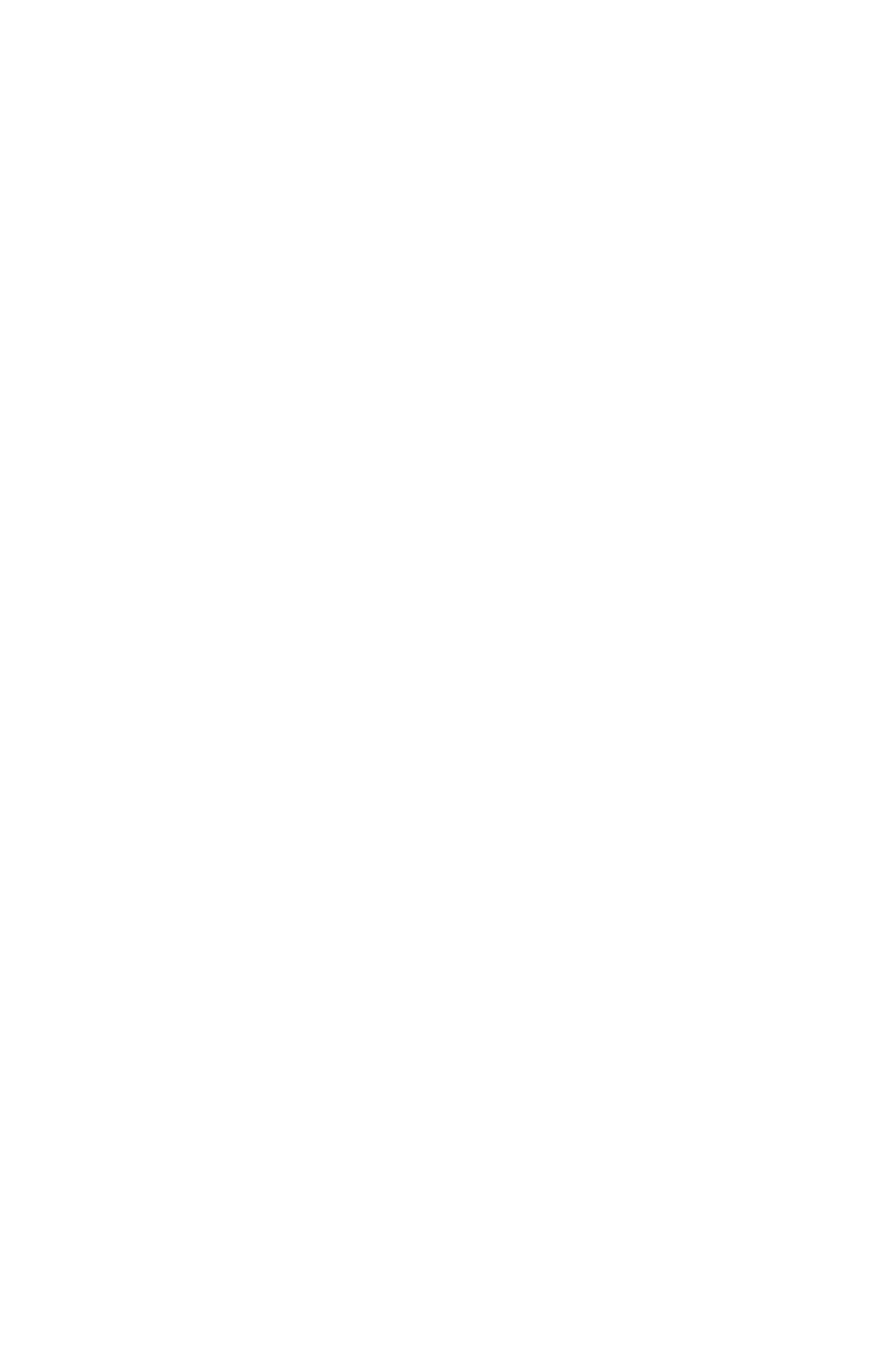### **WARRANTY/DISCLAIMER**

OMEGA ENGINEERING, INC. warrants this unit to be free of defects in materials and workmanship for a period of 13 months from date of purchase. OMEGA's WARRANTY adds an additional one (1) month grace period to the normal one (1) year product warranty to cover handling and shipping time. This ensures that OMEGA's customers receive maximum coverage on each product.

If the unit malfunctions, it must be returned to the factory for evaluation. OMEGA's Customer Service Department will issue an Authorized Return (AR) number immediately upon phone or written request. Upon examination by OMEGA, if the unit is found to be defective, it will be repaired or replaced at no charge. OMEGA's WARRANTY does not apply to defects resulting from any action of the purchaser. including but not limited to mishandling, improper interfacing, operation outside of design limits, improper repair, or unauthorized modification. This WARRANTY is VOID if the unit shows evidence of having been tampered with or shows evidence of having been damaged as a result of excessive corrosion; or current, heat, moisture or vibration; improper specification; misapplication; misuse or other operating conditions outside of OMEGA's control. Components in which wear is not warranted, include but are not limited to contact points, fuses, and triacs.

OMEGA is pleased to offer suggestions on the use of its various products. However, OMEGA neither assumes responsibility for any omissions or errors nor assumes liability for any damages that result from the use of its products in accordance with information provided by OMEGA, either verbal or written. OMEGA warrants only that the parts manufactured by the company will be as specified and free of defects. OMEGA MAKES NO OTHER WARRANTIES OR REPRESENTATIONS OF ANY KIND WHATSOEVER, EXPRESSED OR IMPLIED, EXCEPT THAT OF TITLE, AND ALL IMPLIED WARRANTIES INCLUDING ANY WARRANTY OF MERCHANTABILITY AND FITNESS FOR A PARTICULAR PURPOSE ARE HEREBY DISCLAIMED. LIMITATION OF LIABILITY: The remedies of purchaser set forth herein are exclusive, and the total liability of OMEGA with respect to this order, whether based on contract, warranty, negligence, indemnification, strict liability or otherwise, shall not exceed the purchase price of the component upon which liability is based. In no event shall OMEGA be liable for consequential, incidental or special damages.

CONDITIONS: Equipment sold by OMEGA is not intended to be used, nor shall it be used: (1) as a "Basic Component" under 10 CFR 21 (NRC), used in or with any nuclear installation or activity; or (2) in medical applications or used on humans. Should any Product(s) be used in or with any nuclear installation or activity, medical application, used on humans, or misused in any way, OMEGA assumes no responsibility as set forth in our basic WARRANTY / DISCLAIMER language, and, additionally, purchaser will indemnify OMEGA and hold OMEGA harmless from any liability or damage whatsoever arising out of the use of the Product(s) in such a manner.

#### **RETURN REQUESTS/INQUIRIES**

Direct all warranty and repair requests/inquiries to the OMEGA Customer Service Department. BEFORE RETURNING ANY PRODUCT(S) TO OMEGA, PURCHASER MUST OBTAIN AN AUTHORIZED RETURN (AR) NUMBER FROM OMEGA'S CUSTOMER SERVICE DEPARTMENT (IN ORDER TO AVOID PROCESSING DELAYS). The assigned AR number should then be marked on the outside of the return package and on any correspondence.

The purchaser is responsible for shipping charges, freight, insurance and proper packaging to prevent breakage in transit.

FOR WARRANTY RETURNS, please have the following information available BEFORE contacting OMEGA:

- 1. Purchase Order number under which the product was PURCHASED,
- 2. Model and serial number of the product under warranty, and
- 3. Repair instructions and/or specific problems relative to the product.

FOR NON-WARRANTY REPAIRS, consult OMEGA for current repair charges. Have the following information available BEFORE contacting OMEGA:

- 1. Purchase Order number to cover the COST of the repair,
- 2. Model and serial number of the product, and
- 3. Repair instructions and/or specific problems relative to the product.

OMEGA's policy is to make running changes, not model changes, whenever an improvement is possible. This affords our customers the latest in technology and engineering.

OMEGA is a trademark of OMEGA ENGINEERING, INC.

© Copyright 2017 OMEGA ENGINEERING, INC. All rights reserved. This document may not be copied, photocopied, reproduced, translated, or reduced to any electronic medium or machine-readable form, in whole or in part, without the prior written consent of OMEGA ENGINEERING, INC.